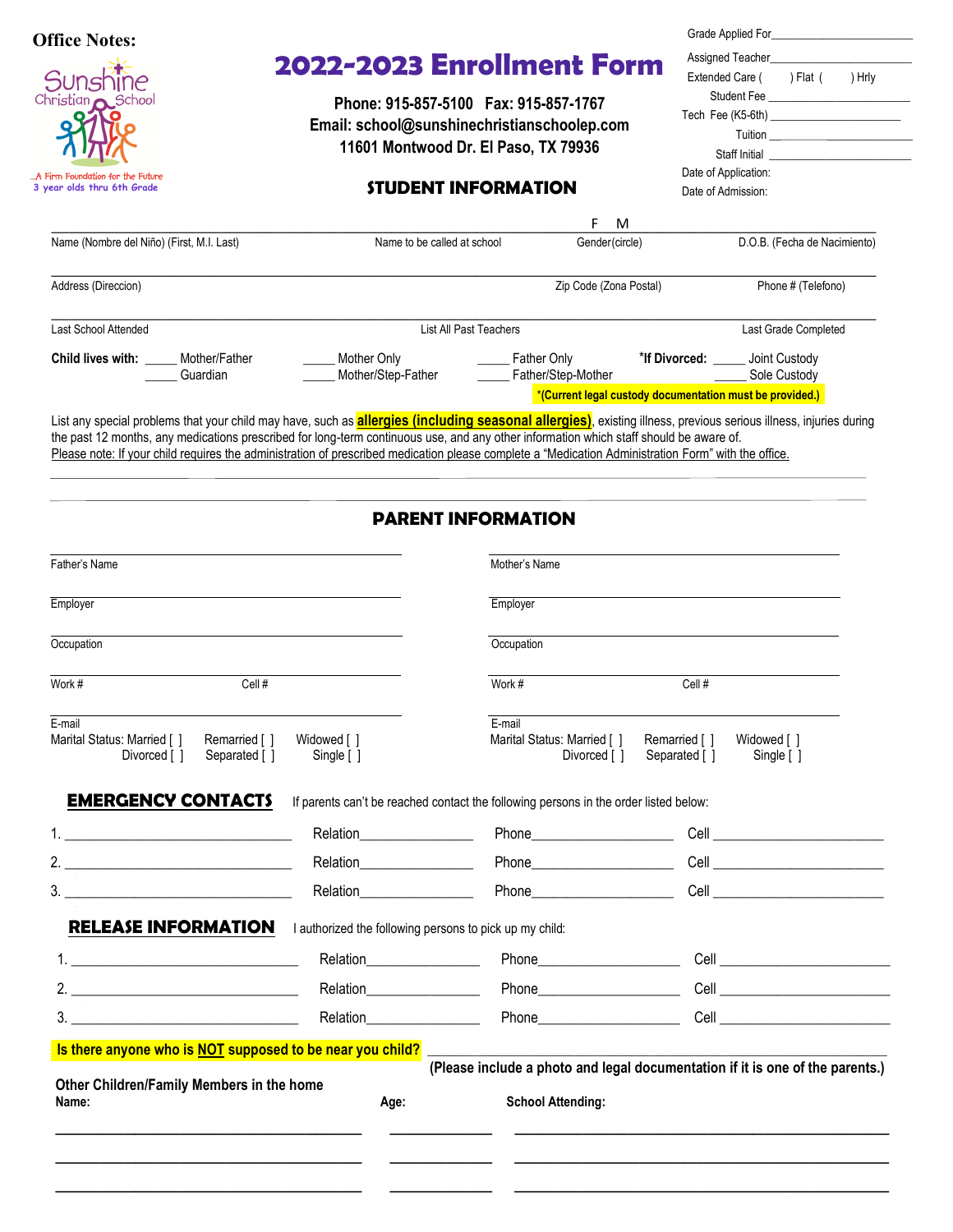# **FAMILY INFORMATION**

|                                                                                                                                                                                                                                                                     | The following information will help us come alongside your child and family. |         |           |        |                                                |
|---------------------------------------------------------------------------------------------------------------------------------------------------------------------------------------------------------------------------------------------------------------------|------------------------------------------------------------------------------|---------|-----------|--------|------------------------------------------------|
| What church do you attend?<br><u>[</u> [11] Matter of the state of the state of the state of the state of the state of the state of the state of the state of the state of the state of the state of the state of the state of the sta                              | Church Attendance: Student<br>Father<br>Mother                               | regular | sometimes | seldom | never                                          |
| Have there been any important changes within the family during the last three years? (job changes, moves, births, deaths, illnesses, separations, divorce)                                                                                                          |                                                                              |         |           |        |                                                |
| Are there any members of your child's immediate family that have a serious health problem? Please list relation of the individual and condition.                                                                                                                    |                                                                              |         |           |        |                                                |
| What else would you like us to know about your child or your family?<br>What else would you like us to know about your child or your family?                                                                                                                        |                                                                              |         |           |        |                                                |
|                                                                                                                                                                                                                                                                     | <b>CHILD'S HISTORY</b>                                                       |         |           |        |                                                |
| Was your child born: Early On time Late                                                                                                                                                                                                                             |                                                                              |         |           |        |                                                |
| Since birth, has your child experienced any developmental delays, physical, emotional or learning difficulties?                                                                                                                                                     |                                                                              |         |           |        |                                                |
|                                                                                                                                                                                                                                                                     |                                                                              |         |           |        |                                                |
|                                                                                                                                                                                                                                                                     |                                                                              |         |           |        |                                                |
|                                                                                                                                                                                                                                                                     |                                                                              |         |           |        |                                                |
|                                                                                                                                                                                                                                                                     |                                                                              |         |           |        |                                                |
|                                                                                                                                                                                                                                                                     |                                                                              |         |           |        |                                                |
|                                                                                                                                                                                                                                                                     |                                                                              |         |           |        |                                                |
| Does your child have any special learning challenges? (i.e. A.D.D, hyperactivity, dyslexia, sensory sensitivity, hearing or vision)                                                                                                                                 |                                                                              |         |           |        |                                                |
| Please complete the following statements: My child: (circle all that apply)<br>Obeys the first time that I tell him/her to do something: frequently sometimes rarely never<br>Has extracurricular interests in: church classes play groups team sports karate dance |                                                                              |         |           |        |                                                |
| Gets along with others: well fairly well poorly avoids others                                                                                                                                                                                                       |                                                                              |         |           |        | Hits others: frequently sometimes rarely never |
| Exhibits anxiety when I leave him/her: frequently sometimes rarely never                                                                                                                                                                                            |                                                                              |         |           |        |                                                |
| <b>Sucks his/her thumb:</b> frequently sometimes rarely never                                                                                                                                                                                                       |                                                                              |         |           |        |                                                |
| Has a difficult time staying focused on the task at hand: frequently sometimes rarely never                                                                                                                                                                         |                                                                              |         |           |        |                                                |
| Has a difficult time sitting still: frequently sometimes rarely never <b>Is shy:</b> frequently                                                                                                                                                                     |                                                                              |         |           |        | sometimes rarely never                         |
| Joins groups of children: readily hesitantly needs to be coaxed will not                                                                                                                                                                                            |                                                                              |         |           |        |                                                |
| Makes and keeps friends: many friends some friends one friend                                                                                                                                                                                                       | none                                                                         |         |           |        |                                                |
| Likes to: look at books read books play outside ride bikes sing swing                                                                                                                                                                                               |                                                                              |         |           |        |                                                |
| Has the following self help skills: feeds self dresses self goes to potty by self after bowel movement can wipe self brushes own teeth                                                                                                                              |                                                                              |         |           |        |                                                |
| Most effective way of disciplining your child: send to room spank ignore reward reason take away privileges time out chair                                                                                                                                          |                                                                              |         |           |        |                                                |
|                                                                                                                                                                                                                                                                     |                                                                              |         |           |        |                                                |

**Reason for leaving SCS: \_\_\_\_\_\_\_\_\_\_\_\_\_\_\_\_\_\_\_\_\_\_\_\_\_\_\_\_\_\_\_\_\_\_\_\_\_\_\_\_\_\_\_\_\_\_\_\_\_\_\_\_\_\_\_\_\_\_\_\_\_\_\_\_\_\_\_\_\_\_\_\_\_\_\_\_\_\_\_\_\_\_\_\_\_\_\_\_\_\_\_\_\_**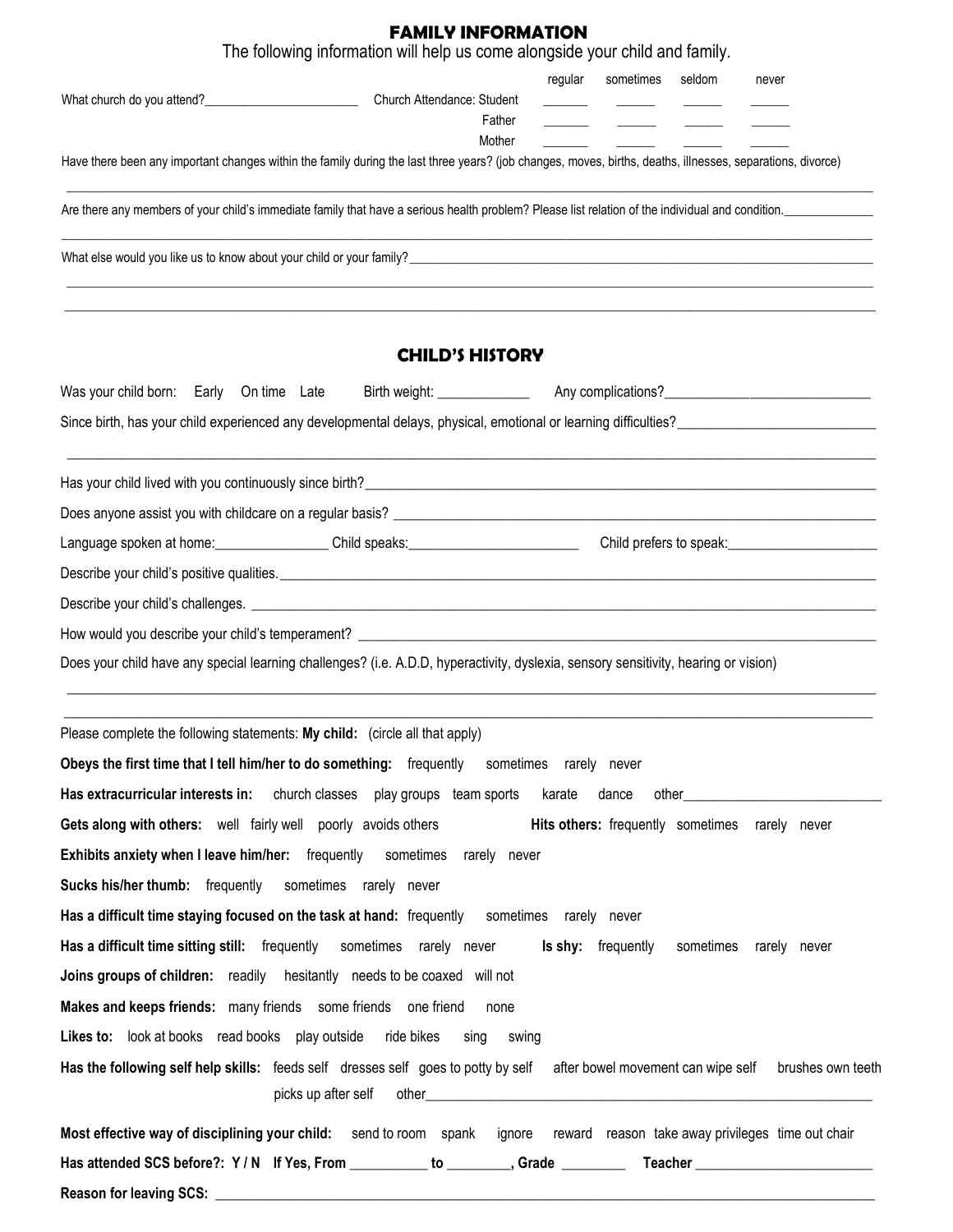# **FINANCIAL AGREEMENT**

| for enrollment. I agree that the Student Fee is due by May 16 <sup>th</sup> , 2022 (as per the current Tuition Rates and Fees<br>schedule), or when I submit my Enrollment Packet.                                                                                                                                                                                                                                                                                                                                                                                                                                                                                                                                                                                                                                                                                                                                                                                                                                                                                                                                                                                                                                                                                                                                                                                                                                                                                                                                                                                                                                                                                                                                                                                                                                                                                                                                     |  |                                   |                                                                 | I understand that the registration fee is nonrefundable unless Sunshine Christian School (SCS) does not accept my child |
|------------------------------------------------------------------------------------------------------------------------------------------------------------------------------------------------------------------------------------------------------------------------------------------------------------------------------------------------------------------------------------------------------------------------------------------------------------------------------------------------------------------------------------------------------------------------------------------------------------------------------------------------------------------------------------------------------------------------------------------------------------------------------------------------------------------------------------------------------------------------------------------------------------------------------------------------------------------------------------------------------------------------------------------------------------------------------------------------------------------------------------------------------------------------------------------------------------------------------------------------------------------------------------------------------------------------------------------------------------------------------------------------------------------------------------------------------------------------------------------------------------------------------------------------------------------------------------------------------------------------------------------------------------------------------------------------------------------------------------------------------------------------------------------------------------------------------------------------------------------------------------------------------------------------|--|-----------------------------------|-----------------------------------------------------------------|-------------------------------------------------------------------------------------------------------------------------|
| TUITION: I understand that tuition is due and intend to pay tuition as follows (please choose an option & INITIAL):                                                                                                                                                                                                                                                                                                                                                                                                                                                                                                                                                                                                                                                                                                                                                                                                                                                                                                                                                                                                                                                                                                                                                                                                                                                                                                                                                                                                                                                                                                                                                                                                                                                                                                                                                                                                    |  |                                   |                                                                 |                                                                                                                         |
| <b>One Payment</b> (Initials)                                                                                                                                                                                                                                                                                                                                                                                                                                                                                                                                                                                                                                                                                                                                                                                                                                                                                                                                                                                                                                                                                                                                                                                                                                                                                                                                                                                                                                                                                                                                                                                                                                                                                                                                                                                                                                                                                          |  | Two Payments                      | (Initials)                                                      | Ten Payments<br>(Initials)                                                                                              |
| Annual Tuition \$                                                                                                                                                                                                                                                                                                                                                                                                                                                                                                                                                                                                                                                                                                                                                                                                                                                                                                                                                                                                                                                                                                                                                                                                                                                                                                                                                                                                                                                                                                                                                                                                                                                                                                                                                                                                                                                                                                      |  | <b>Semester Tuition</b>           | $\mathbb{S}$                                                    | <b>Monthly Tuition</b>                                                                                                  |
| Less 3% Disc. \$_____________                                                                                                                                                                                                                                                                                                                                                                                                                                                                                                                                                                                                                                                                                                                                                                                                                                                                                                                                                                                                                                                                                                                                                                                                                                                                                                                                                                                                                                                                                                                                                                                                                                                                                                                                                                                                                                                                                          |  | Less 1.5% Disc.                   | $\sim$                                                          | $\mathbb{S}$                                                                                                            |
| Payment \$                                                                                                                                                                                                                                                                                                                                                                                                                                                                                                                                                                                                                                                                                                                                                                                                                                                                                                                                                                                                                                                                                                                                                                                                                                                                                                                                                                                                                                                                                                                                                                                                                                                                                                                                                                                                                                                                                                             |  | 2 Equal Payments of \$            |                                                                 | First payment due:                                                                                                      |
| Due Date: 7/15/2022                                                                                                                                                                                                                                                                                                                                                                                                                                                                                                                                                                                                                                                                                                                                                                                                                                                                                                                                                                                                                                                                                                                                                                                                                                                                                                                                                                                                                                                                                                                                                                                                                                                                                                                                                                                                                                                                                                    |  | Due Dates: 7/15/2022 & 12/15/2022 |                                                                 | 7/15/2022                                                                                                               |
|                                                                                                                                                                                                                                                                                                                                                                                                                                                                                                                                                                                                                                                                                                                                                                                                                                                                                                                                                                                                                                                                                                                                                                                                                                                                                                                                                                                                                                                                                                                                                                                                                                                                                                                                                                                                                                                                                                                        |  |                                   |                                                                 |                                                                                                                         |
| Notes: Administrative fee of \$25 will apply to any changes to Semester Tuition payment plan. Sibling discount and paid in full or discounts cannot be combined.<br><b>EXTENDED CARE:</b><br>I do not intend to use the EC Services.<br>I understand that there are two options for paying EC fees. I agree to pay EC fees as follows:<br>] I intend to pay for EC using the monthly flat rate fee of \$<br>*The flat rate fee covers the days your child attends normal scheduled classes.<br>I lintend to pay for EC fees by the hour up to the daily maximum (hourly rate and daily maximum will be as<br>shown on the current Tuition Rates and Fees Schedule).<br>I understand that ONE change per school year can be made to my original Extended Care option.<br>1.<br>I understand that a late fee of \$25 will be applied each month after the due date if I am using the 10-month<br>2.<br>installment plan and an increment of \$5.00 every Monday if I do not pay the monthly tuition by the tuition due date.<br>(first payment due 7/15/2022 And the 15th of every month thereafter).<br>I understand that if I agree to the two semester payments and do not pay the 2nd semester payment by 12/15/2022,<br>3.<br>I will forfeit the 1.5% discount and pay remaining tuition balance that will be applied plus administrative fee to last<br>four monthly payments. I agree to notify the office in advance if I am unable to pay second semester payment.<br>I understand that a returned payment fee of \$35 will be applied for any payment that is returned for any reason.<br>I understand that if my account becomes 30 days overdue, my child will not be allowed back in class.<br>5.<br>I understand that the SCS policy is that, should an account be delinquent, student grades and/or records will<br>not be released to any parent, guardian, or school until the balance is paid in full. |  |                                   |                                                                 |                                                                                                                         |
|                                                                                                                                                                                                                                                                                                                                                                                                                                                                                                                                                                                                                                                                                                                                                                                                                                                                                                                                                                                                                                                                                                                                                                                                                                                                                                                                                                                                                                                                                                                                                                                                                                                                                                                                                                                                                                                                                                                        |  |                                   |                                                                 |                                                                                                                         |
| PRIMARY RESPONSIBLE PARTY<br>Signature<br><b>Printed Name</b><br>Address<br>Telephone Number                                                                                                                                                                                                                                                                                                                                                                                                                                                                                                                                                                                                                                                                                                                                                                                                                                                                                                                                                                                                                                                                                                                                                                                                                                                                                                                                                                                                                                                                                                                                                                                                                                                                                                                                                                                                                           |  |                                   | Signature<br><b>Printed Name</b><br>Address<br>Telephone Number | <b>SECONDARY RESPONSIBLE PARTY</b>                                                                                      |
| Date<br>Date                                                                                                                                                                                                                                                                                                                                                                                                                                                                                                                                                                                                                                                                                                                                                                                                                                                                                                                                                                                                                                                                                                                                                                                                                                                                                                                                                                                                                                                                                                                                                                                                                                                                                                                                                                                                                                                                                                           |  |                                   |                                                                 |                                                                                                                         |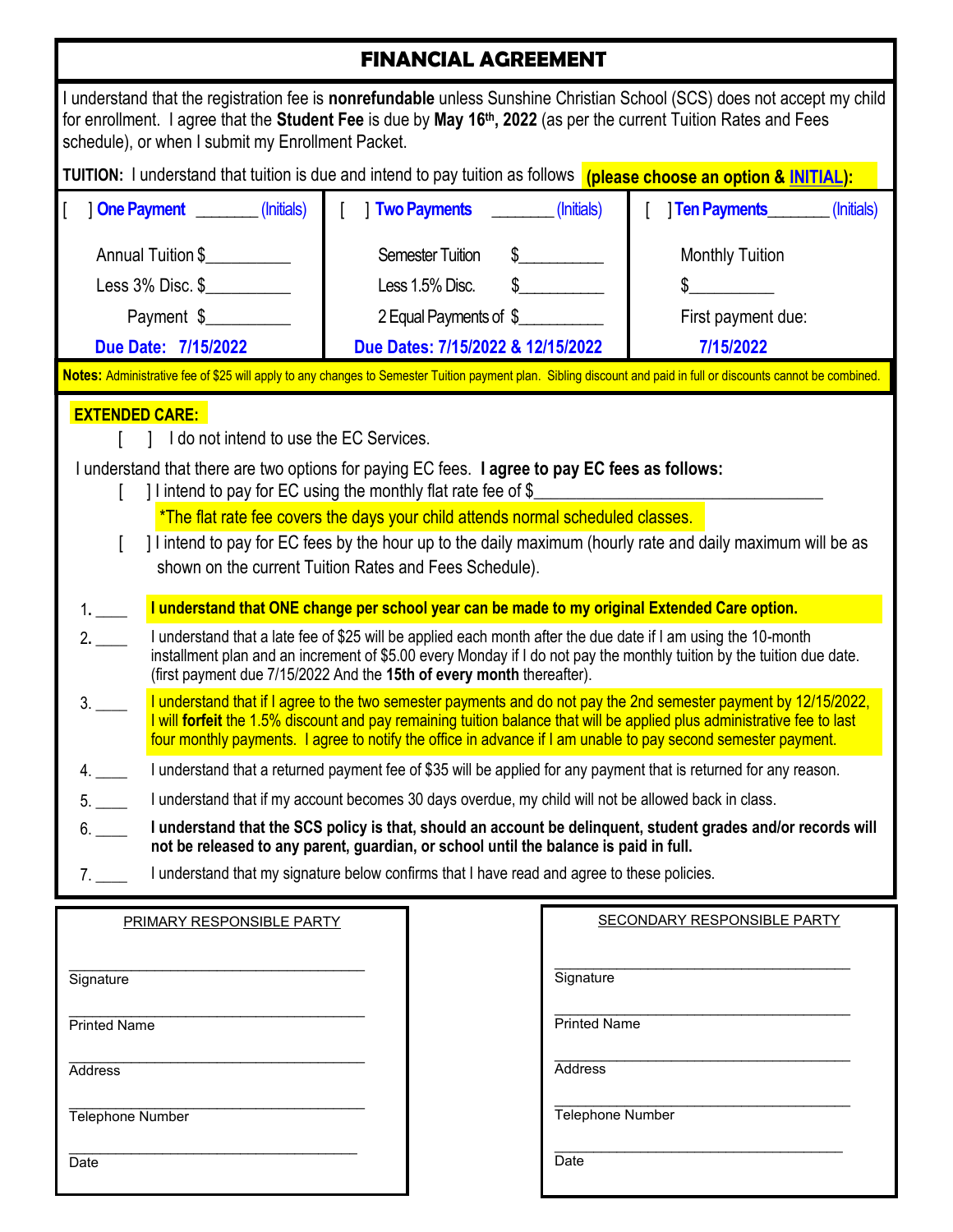#### **SUNSHINE CHRISTIAN SCHOOL - CHILDREN'S RISK ASSESMENT**

Name of Child \_\_\_\_\_\_\_\_\_\_\_\_\_\_\_\_\_\_\_\_\_\_\_\_\_\_\_\_\_\_\_\_\_\_\_\_\_\_\_\_\_\_\_\_\_\_\_\_\_\_\_\_\_\_\_\_\_\_\_\_\_\_\_\_\_\_\_Date\_\_\_\_\_\_\_\_\_\_\_\_\_\_\_\_\_\_\_\_\_\_\_\_\_\_\_\_\_\_\_

## **TB Questionnaire**

Tuberculosis (TB) is a disease caused by TB germs and is transmitted by an adult with active TB pneumonia. It is spread to another person by coughing or sneezing TB germs into the air. The child may breathe in these germs.

Adults who have active TB disease usually have many of the following symptoms: cough for more than two weeks duration, loss of appetite, weight loss of ten or more pounds over a short period of time, fever, chills, and night sweats.

A person can have TB germs in their body but not have active TB disease (this is called latent TB infection or LTBI).

Tuberculosis is preventable and treatable. TB skin testing (often called the PPD of Mantoux test) is used to see if your child has been infected with TB germs. No vaccine is available to use in the United States to prevent tuberculosis. The skin test is not a vaccination against TB.

| For additional information regarding immunizations contact the Department of State Health Services at https://dshs.texas.gov/immunize/                                                                                                                                                             |                          |                       |
|----------------------------------------------------------------------------------------------------------------------------------------------------------------------------------------------------------------------------------------------------------------------------------------------------|--------------------------|-----------------------|
| Signature - Parent or Legal Guardian<br><b>Date</b>                                                                                                                                                                                                                                                |                          |                       |
| Varicella (chickenpox) vaccine is not required if your child has had chickenpox disease. If your child has had chickenpox, please complete the<br>statement: My child had varicella disease (chickenpox) on or about (date) _________________________________ and does not need varicella vaccine. |                          |                       |
| Has your child ever had a positive TB skin test? Yes __________ (if yes, specify date ____/___) No ______                                                                                                                                                                                          |                          |                       |
| Has your child been recently tested for TB? Yes ________(if yes, specify date ____/__) No ____                                                                                                                                                                                                     |                          |                       |
| We need your help to find out if your child has been exposed to tuberculosis.                                                                                                                                                                                                                      |                          |                       |
| To your knowledge, has your child spent time with anyone who is/has been and Intravenous (IV) drug user, HIV-<br>infected, in jail or prison or recently came to the United States from another country?                                                                                           | Yes                      | No                    |
|                                                                                                                                                                                                                                                                                                    |                          |                       |
| Was your child born in or has your child traveled to Mexico or any other country in Latin America, the Caribbean,<br>Africa or Asia for longer than 3 weeks?                                                                                                                                       | <b>Yes</b>               | No.                   |
| Has your child been around any adult with these symptoms or problems?<br>Has your child had any of these symptoms or problems?<br>Has your child been around anyone sick with TB?                                                                                                                  | Yes<br>Yes<br><b>Yes</b> | <b>No</b><br>No<br>No |
| TB can cause fever of long duration, unexplained weight loss, a bad cough (lasting over two weeks), or coughing.<br>As far as you know,                                                                                                                                                            | (circle one)             |                       |

**charge to take my child to:**

| Name of Physician:                      | Address: |                | Phone: |
|-----------------------------------------|----------|----------------|--------|
| <b>Emergency Medical Care Facility:</b> | Address: |                | Phone: |
| Insurance Company:                      |          | Policy Number: |        |

**I give consent for this facility to secure any and all necessary emergency medical care for my child. I understand that any expenses incurred will be borne by the child's family.**

\_\_\_\_\_\_\_\_\_\_\_\_\_\_\_\_\_\_\_\_\_\_\_\_\_\_\_\_\_\_\_\_\_\_\_\_\_\_\_\_\_\_\_\_\_\_\_\_\_\_\_\_\_\_\_\_ \_\_\_\_\_\_\_\_\_\_\_\_\_\_\_\_\_\_\_\_\_\_\_\_\_\_\_\_\_\_\_\_\_\_\_\_\_

| Signature - Parent or Legal Guardian | Date |
|--------------------------------------|------|
|                                      |      |

#### **AUTHORIZATION FOR EMERGENCY EVACUATION**

**For emergency evacuation purposes, I authorize the Principal or person in charge to transport or walk my child(ren) to the following alternative site(s):**

 $\_$  ,  $\_$  ,  $\_$  ,  $\_$  ,  $\_$  ,  $\_$  ,  $\_$  ,  $\_$  ,  $\_$  ,  $\_$  ,  $\_$  ,  $\_$  ,  $\_$  ,  $\_$  ,  $\_$  ,  $\_$  ,  $\_$  ,  $\_$  ,  $\_$  ,  $\_$  ,  $\_$  ,  $\_$  ,  $\_$  ,  $\_$  ,  $\_$  ,  $\_$  ,  $\_$  ,  $\_$  ,  $\_$  ,  $\_$  ,  $\_$  ,  $\_$  ,  $\_$  ,  $\_$  ,  $\_$  ,  $\_$  ,  $\_$  ,

1) 11600 Laura Marie Dr., El Paso, TX 79936 (Ministry House)

2) O'Shea Keleher Elementary, 1800 Leroy Bonse, El Paso, TX 79936 (915-937-7200)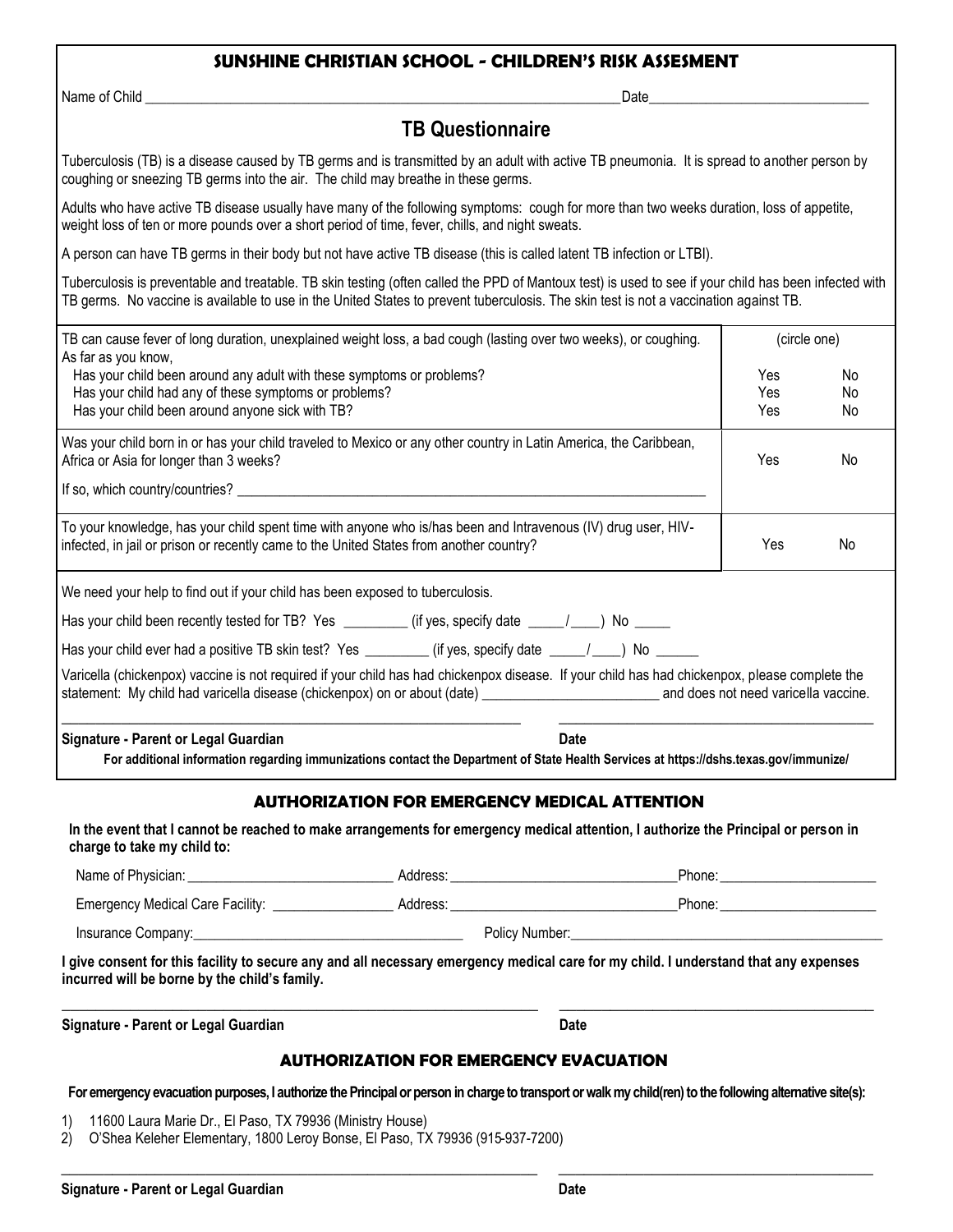# **STUDENT ACTIVITY PERMISSIONS**

| Check all that apply for:                                                                                                      |                                    |                                                                                                                                         |
|--------------------------------------------------------------------------------------------------------------------------------|------------------------------------|-----------------------------------------------------------------------------------------------------------------------------------------|
|                                                                                                                                | Print Child's Full Name            |                                                                                                                                         |
| I give permission for my child to use all of the play equipment and participate in all of the activities of the school.        |                                    |                                                                                                                                         |
| I give permission for my child to leave the school premises under proper supervision for neighborhood walks.                   |                                    |                                                                                                                                         |
|                                                                                                                                |                                    | I give permission for my child to be transported and supervised by the school's personnel and authorized volunteers for field trips.    |
| I give permission for my child's picture to be included on the school website and for any promotional purposes.                |                                    |                                                                                                                                         |
| I give permission for my child's videos or pictures to be used for the school picture book, news letters, and any evaluations. |                                    |                                                                                                                                         |
| I give permission for my child to be part of any streaming activities such as Chapel and any other special school programs.    |                                    |                                                                                                                                         |
| programs.                                                                                                                      |                                    | I give permission for my child's pictures to be use in a slideshow during Christmas, Spring, Graduation and any other special school    |
| 8. ______I give permission for my child to receive Biblical instruction.                                                       |                                    |                                                                                                                                         |
|                                                                                                                                |                                    | I give permission for my child to be transported and supervised by the school's personnel and authorized volunteers for emergency care. |
| 10. _______I give permission for my child to participate in supervised water activities                                        |                                    |                                                                                                                                         |
| Sprinkler play                                                                                                                 | splashing/wading pools             |                                                                                                                                         |
| Swimming pools<br>(with signed permission slip)                                                                                | water table play                   |                                                                                                                                         |
| Parent's or Legal Guardian's Signature                                                                                         |                                    | Date                                                                                                                                    |
|                                                                                                                                | <b>STATEMENT Of STUDENT HEALTH</b> |                                                                                                                                         |
| ADMISSION REQUIREMENT: The following MUST be presented with your child's enrollment:                                           |                                    |                                                                                                                                         |
|                                                                                                                                |                                    | 1. Copy of a signed and dated heath care professional's statement (Physical). Please attached a copy to this form.                      |
|                                                                                                                                | $\sim$<br>(1)                      | 1000 Hz<br>2000 Hz<br>4000 Hz<br>Ear                                                                                                    |

|                                                                                                               | 20/<br>$(R)$ Eye      |      |              | 1 V V V 114 | - , , , , , , , , , | IVVV 114 |
|---------------------------------------------------------------------------------------------------------------|-----------------------|------|--------------|-------------|---------------------|----------|
| 2. Vision and Hearing results.<br>(4 years old - 6th grade)                                                   | $(L)$ Eye<br>20/      |      | R            |             |                     |          |
|                                                                                                               |                       |      | L            |             |                     |          |
| 3. PARENT'S STATEMENT: Next Physical due date:                                                                |                       |      |              |             |                     |          |
|                                                                                                               |                       |      |              |             |                     |          |
|                                                                                                               |                       |      |              |             |                     |          |
| 4. HEALTH CARE PROFESSIONAL: I have examined the above mentioned child during the past year and find that he/ |                       |      |              |             |                     |          |
| she is physically able to take part in the school program.                                                    |                       |      |              |             |                     |          |
|                                                                                                               |                       |      |              |             |                     |          |
| Health Care Professional's Signature                                                                          |                       |      |              | Date        |                     |          |
|                                                                                                               |                       |      |              |             |                     |          |
|                                                                                                               |                       |      |              |             |                     |          |
|                                                                                                               |                       |      |              |             |                     |          |
| Name of Health Care Professional                                                                              | <b>Street Address</b> | City | <b>State</b> |             | Zip Code            |          |
|                                                                                                               |                       |      |              |             |                     |          |
|                                                                                                               |                       |      |              |             |                     |          |